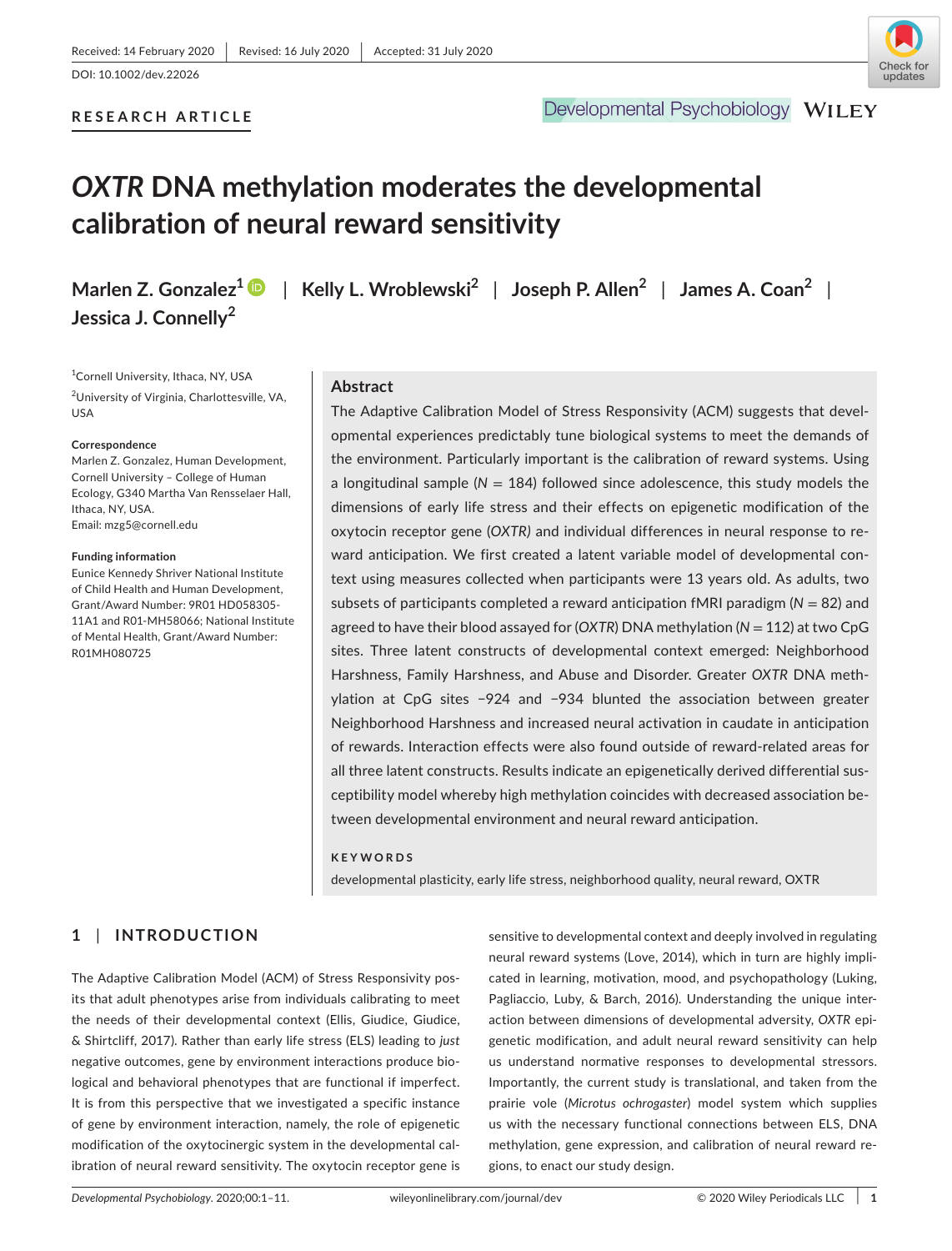## **1.1** | **Dimensions of early life stress and calibration of reward systems**

Amassing research suggests ELS has a profound impact on individual differences from behavior to neurons (Fareri & Tottenham, 2016; Miller, Chen, & Parker, 2011; Wadsworth, Evans, Grant, Carter, & Duffy, 2016). However, the construct of ELS is not well defined. The dominant model of ELS is to characterize varied stressors from parental abandonment to resource scarcity as additive and create a cumulative risk factor which in turn compromises development and health. However, newer models, such as ACM, espouse a dimensional approach (Ellis, Figueredo, Brumbach, & Schlomer, 2009b; McLaughlin, Sheridan, & Lambert, 2014). Life History Theory, the foundation of ACM, separates developmental context into two dimensions: Harshness and Instability. Because bioenergetic resources are finite, the body in development takes its cues from the environment to determine what biological processes should be invested in and when. ACM predicts that children who develop in unreliable environments will calibrate towards less risk-adverse, more reward sensitive, and more impulsive adult phenotypes (Belsky, Steinberg, & Draper, 1991; Ellis, Figueredo, Brumbach, & Schlomer, 2009a). Accordingly higher Harshness and Instability should favor conditional adaptations that enhance neural systems supporting reward-motivation (Figueredo et al., 2006). Specifically, orbital frontal cortex (OFC) and striatum, especially the subregions of nucleus accumbens (NAcc) and caudate, should be implicated as these regions have all been implicated in the anticipation and receipt of reward, creating a putative motivational "reward system" (Liu, Hairston, Schrier, & Fan, 2011; Robbins & Everitt, 1996).

ACM is new, but support for its predictions can be found at the behavioral and neural levels. Behaviorally, the research indicates that children from lower SES families (high harshness) will discount bigger delayed rewards (Sturge-Apple et al., 2016) and even children from high SES will do this in the presence of an unreliable (high instability) adult (Michaelson, de la Vega, Chatham, & Munakata, 2013). Children with hawkish (faster life history trait) tendencies will also show enhanced problem solving for rewards (Suor, Sturge-Apple, Davies, & Cicchetti, 2017). At the neural level, research indicates that the striatum is sensitive to childhood experiences of harshness: abuse and neglect (Hanson, Hariri, & Williamson, 2015), low economic privilege (Cavanagh et al., 2013; Gonzalez, Allen, & Coan, 2016; Gonzalez, Puglia, Morris, & Connelly, 2017; Hanson et al., 2015), childhood social economic status (Cavanagh et al., 2013), and relative status (Ly, Haynes, Barter, Weinberger, & Zink, 2011). The impact of ELS on reward systems are not always in the expected ACM direction of increased reward-related response (perhaps due to the nebulous construct of ELS itself). However, in line with ACM, a recent meta-analysis of fMRI data indicates that lower SES is associated with structural and functional upregulation of reward-related regions including caudate and OFC (Yaple & Yu, 2020).

## **1.2** | **Developmental calibration of** *OXTR* **and reward sensitivity**

Many of the developmental stressors which coincide with changes to neural reward sensitivity are *social* in nature. This is not surprising given that humans have evolved to be highly social. Social perception (Shamay-Tsoory & Abu-Akel, 2016) and behaviors, including mate selection, copulation, and parenting strategies, are at least in part guided by variation in the oxytocinergic system (Carter, 2003; Feldman, Monakhov, Pratt, & Ebstein, 2016). In turn early life social experiences change the oxytocinergic system. Indeed, experiences of childhood abuse coincide with decreased oxytocin availability in the blood and cerebral spinal fluid (Heim et al., 2009; Opacka-Juffry & Mohiyeddini, 2012) and higher DNA methylation of *OXTR* (Gouin et al., 2017). At the neural level, the oxytocinergic system contributes to the response to social behaviors in putatively reward-related regions (Love, 2014) and its interaction with dopamine in these regions influences many important aspects of lifespan development: e.g, mother-infant attachment (Strathearn, 2011), sexual behavior (Melis et al., 2007), and pair bonding (Liu & Wang, 2003). Importantly, the effects of oxytocin on the brain likely depend on expression of its receptor, *OXTR* (Gimpl, Fahrenholz, & Gene, 2001; Yoshida et al., 2009).

If we synthesize the literature on ELS, oxytocin, and reward sensitivity we arrive at a reasonable ACM hypothesis: greater Harshness and Instability in the developmental context could calibrate the oxytocinergic system to promote a reward-sensitive phenotype through its impact on neural reward systems. We know that early life experiences are associated with variation of *OXTR* DNA methylation even in infancy (Krol, Puglia, Morris, Connelly, & Grossmann, 2019) and that variation in *OXTR* DNA methylation is associated with individual differences in the neural response to social cues in both adults (Jack, Connelly, & Morris, 2012; Puglia, Connelly, & Morris, 2018; Puglia, Lillard, Morris, & Connelly, 2015) and infants (Krol et al., 2019). DNA methylation is an epigenetic process by which the addition of a methyl group to *cytosine-phosphate-guanine* (CpG) sites in genes modifies transcription. This modification often reduces transcription, but other types of methylation can increase it (Zhang et al., 2018). A limitation of DNA methylation, however, is that it is often tissue specific (Lokk et al., 2014) and access to human brain tissue is severely limited. Guidance on using epigenetic imaging procedures suggest the importance of animal models in identification of appropriate genes, loci, functional relationship to neural tissue, and appropriate peripheral tissue as reporters of neural tissue (Lancaster, Morris, & Connelly, 2018). Luckily, the prairie vole model system provides us with the translational data necessary to pursue our hypothesis.

## **2** | **Translational epigenetics of early life stress and neural reward sensitivity**

A series of studies using the prairie vole by Perkeybile and colleagues (Perkeybile et al., 2019) suggest a functional relationship between developmental experience, *OXTR* DNA methylation in blood and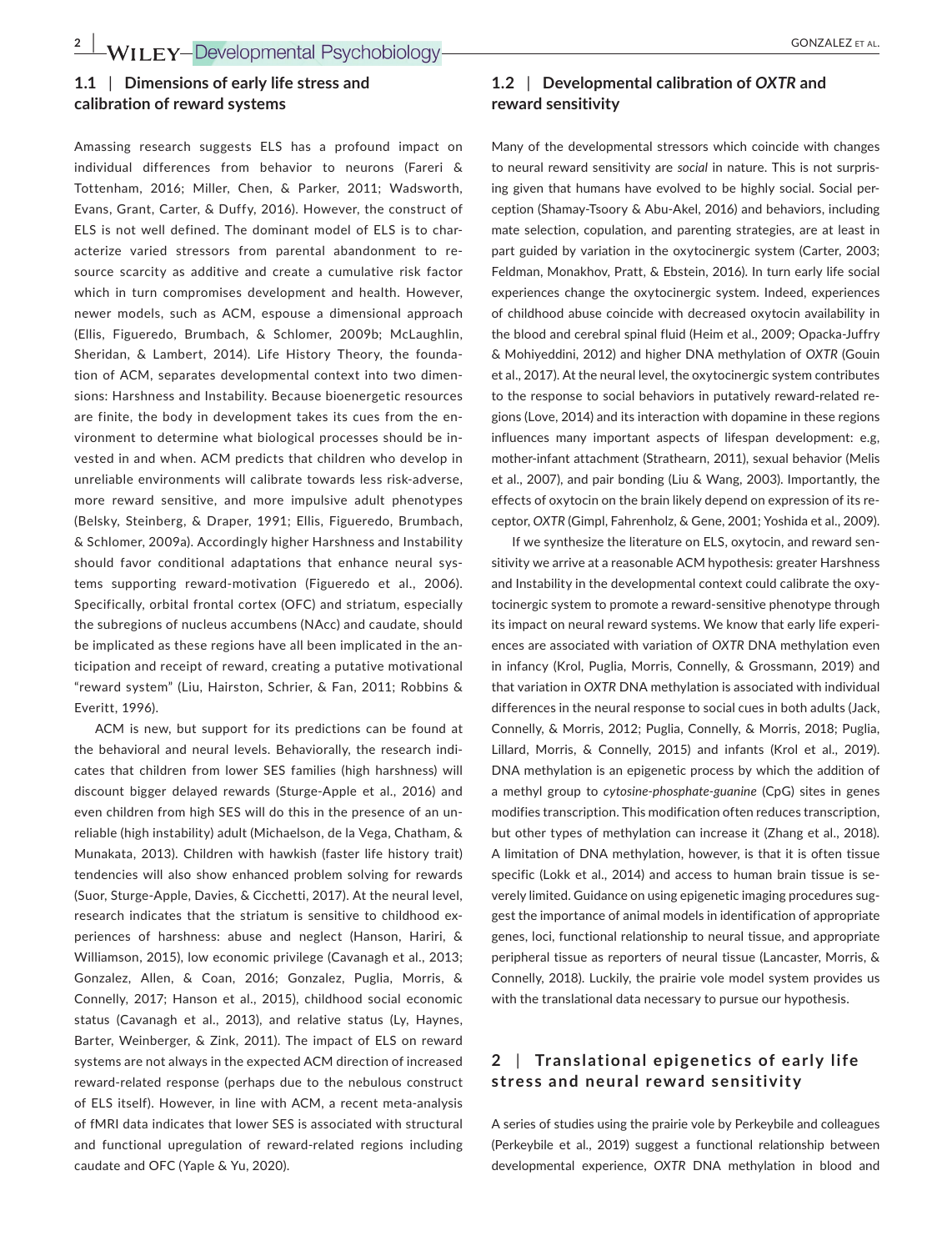brain, and *OXTR* mRNA *expression* in the brain. Specifically, the authors found that lower parental care was associated with increased *OXTR* DNA methylation at CpG sites −924 and −934 in the promoter region of *OXTR*. These CpG sites are homologous to sites in humans and are contained within a region of the gene that is important in regulating DNA methylation-dependent transcription of *OXTR* (Kusui et al., 2001). In voles, DNA methylation levels are reduced in both blood and brain tissue (NAcc) with low parental care, indicating the potential for the use of the blood as a marker of early experience. In fact, the authors showed that greater *OXTR DNA* methylation in the blood coincided with decreased mRNA expression in NAcc further validating the potential use of blood as marker of the transcription state of the brain. Interestingly, the environmentally responsive DNA methylation state of the blood was established in early life and persisted into adulthood. This study allows for translation of this model to humans because (a) prairie voles display human-like social behaviors including monogamous pair bonding and both maternal and paternal care of offspring (Gavish, Carter, & Getz, 1981; Getz, Carter, & Gavish, 1981; Tabbaa, Paedae, Liu, & Wang, 2017), (b) CpG sites −924 and −934 are conserved in humans (Perkeybile et al., 2019), giving us suitable loci, and (c) data suggest that DNA methylation in the blood reports on transcription in the NAcc, allowing us to non-invasively assay humans.

#### **2.1** | **The current study**

Our translational study explores the role of *OXTR* DNA methylation at CpG sites −924 and −934 in the developmental calibration of reward sensitivity. We hypothesize that like in prairie voles, human developmental context calibrates neural reward systems via modification of *OXTR*. Specifically, in line with ACM, greater ELS in the form of harshness and instability should coincide with increased DNA methylation and greater neural reward sensitivity. In turn, increased DNA methylation should also coincide with increased reward sensitivity. Using a longitudinal sample started when participants were 13 years of age, we first modeled developmental context and ELS using multireporter data during the first wave of data collection. Separate subsets of these participants later returned as adults (25–27 years of age) to complete the Monetary Incentive Delay (MID) task, an fMRI paradigm, and donated their blood for epigenetic analysis of *OXTR*. We then modeled the relationships between latent factors of developmental context, *OXTR* DNA methylation, and neural reward sensitivity. We predicted that greater Harshness and Instability would be associated with increased reward sensitivity and that this would be mediated or moderated by increased *OXTR* DNA methylation.

## **3** | **METHODS AND MATERIALS**

## **3.1** | **Participants**

The Virginia Institute of Development in Adulthood (VIDA) sample is comprised of 184 socioeconomically and racially diverse participants followed since they were 13 years of age (now aged ~33). Eighty-nine individuals subsequently underwent functional magnetic resonance imaging (fMRI) as adults (23–27) and 112 participants completed blood draws to assay *OXTR* DNA methylation (29–32). Table 1 displays sample demographics and subsamples included in each of the three study sub-analyses. All portions of this study were approved by the Institutional Review Board. Participants gave informed consent and were compensated for their time. All data were de-identified.

#### **3.2** | **Behavioral data procedures**

In Wave 1, parents and adolescents (participants) completed several questionnaires. A high proportion of fathers (38%) did not complete data collection. We therefore used data from mothers unless only the father's data were available  $(N = 2)$ . Behavioral measures were chosen based on their relevance to economic and social adversity. Social adversity includes parental experiences which may negatively impact the parent–child relationship (e.g. mental health issues). All measures were previously validated and descriptions as well as who completed them (parent or child) and when (Wave 1 or retrospective) can be found in the Supporting Information. Measures used were: Adverse Childhood Experiences Questionnaire (ACE), Childhood Trauma Questionnaire (CTQ), Childhood Report of Parent Behavior (CRPB), Children's Expectation of Social Behavior (CESB), Neighborhood Quality Questionnaire (NQQ), Beck Depression Inventory (BDI; parent's depression at Wave 1), and household income and education.

## **3.3** | **Exploratory factor analyses**

Our factor analysis methods are discussed in detail in the Supporting Information. Behavioral analyses were completed in RStudio (V 1.0.136). We used exploratory factor analysis on 123 individual items from the eight measures. Restricting the covariance matrix reduced these items to 84. Data missingness was at 3.8% and were imputed using multiple imputation estimation of missing data (*K*-fold = 1,000, missMDA package; Josse & Husson, 2016). An exploratory factor analysis was then conducted on the 84 identified items. Tests of sampling adequacy indicated that the sample was usable (Kaiser-Meyer-Oklin =  $0.69$ ; Bartlett's test of sphericity: *χ* (184) = 19,242.97, *p* < .01, *df* = 3,486).

#### **3.4** | **Blood collection and DNA extraction**

We performed venipuncture between Waves 16 and 17 (28– 29 years of age). Eight and a half milliliters of whole blood were collected from each participant using a PAXgene Blood DNA Tube (PreAnalytiX, Hombrechtikon Switzerland). DNA was extracted and *OXTR* DNA methylation was assayed by bisulfite pyrosequencing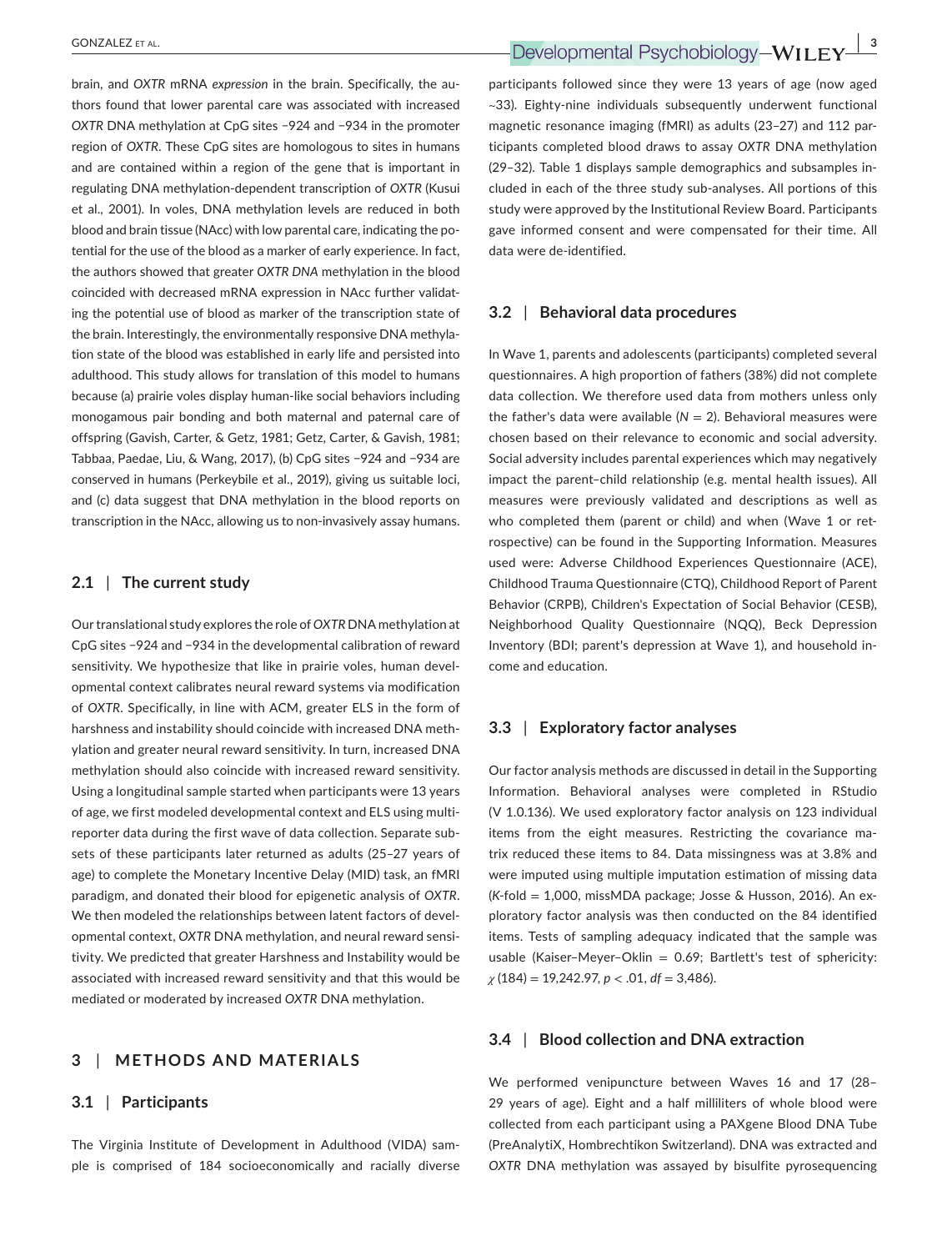**Demographics breakdown by analysis**

**TABLE 1** Demographics across study components, parental income and education beginning when participants were 13 years of age"

|                                    | <b>Exploratory factor</b> |              |            | Neuroimaging & |
|------------------------------------|---------------------------|--------------|------------|----------------|
|                                    | analysis                  | Neuroimaging | Epigenetic | epigenetic     |
| Total                              | 184                       | 82           | 112        | 59             |
| Gender                             |                           |              |            |                |
| Female                             | 98                        | 44           | 66         | 33             |
| Ethnicity                          |                           |              |            |                |
| White/ Caucasian                   | 58%                       | 52%          | 57%        | 53%            |
| <b>Black/African American</b>      | 29%                       | 33%          | 29%        | 32%            |
| Other                              | 13%                       | 15%          | 13%        | 15%            |
| Parent's highest education         |                           |              |            |                |
| Below high school                  | 4%                        | 6%           | 4%         | 7%             |
| High school or GED                 | 18%                       | 17%          | 17%        | 14%            |
| Some college or technical training | 27%                       | 29%          | 28%        | 29%            |
| Associate's degree                 | 6%                        | 4%           | 5%         | 3%             |
| Bachelor's degree                  | 15%                       | 11%          | 13%        | 8%             |
| Some graduate work                 | 7%                        | 10%          | 9%         | 10%            |
| Post college degree                | 19%                       | 20%          | 18%        | 25%            |
| Annual household income            |                           |              |            |                |
| under \$5,000                      | 3%                        | 4%           | 2%         | 2%             |
| \$5,000-\$9,999                    | 4%                        | 4%           | 5%         | 5%             |
| \$10,000-\$14,999                  | 5%                        | 5%           | 4%         | 5%             |
| \$15,000-\$19,999                  | 5%                        | 5%           | 6%         | 5%             |
| \$20,000-\$29,999                  | 17%                       | 18%          | 19%        | 22%            |
| \$30,000-\$39,999                  | 8%                        | 7%           | 9%         | 7%             |
| \$40,000-\$59,999                  | 20%                       | 23%          | 19%        | 22%            |
| \$60,000 or more                   | 30%                       | 27%          | 29%        | 27%            |

*Note:* Exploratory factor analysis was completed using the entire sample. Highest education reflects mother's highest education achieved during Wave 1 of data collection except for when mother's was not available in which case we used the father's data (*N* = 2).

using previously established methods(Jack et al., 2012; Puglia et al., 2015, 2018; see Supporting Information). Samples were run in triplicate, with methylation score averages used for all further analyses (average deviation of 1.86%). Methylation percentages for the two CpG sites were correlated at *r* = .65.

#### **3.5** | **fMRI data acquisition and preprocessing**

Participants completed the MID Task to assay BOLD response related to the anticipation of monetary rewards. The paradigm is well described in the literature (Knutson, Westdorp, Kaiser, & Hommer, 2000) and in the Supporting Information. Briefly here, MID requires participants to press a button following a reward or punishment cue in order to earn money or prevent monetary loss. Participants briefly see a fixation cross in between pressing their button and receiving feedback and this allows us to look at the anticipation of monetary rewards.

Data were acquired using a Siemens 3.0 Tesla MAGNETOM Trio high-speed MRI device. Stimuli were presented through a CP

transmit/receive head coil with an integrated mirror. Structural T1 echo-planar images (EPI) were first obtained (176, 1-mm slices). Functional T2-weighted EPIs were collected during MID (224 per MID run, volume = 28, 3.5-mm slices). Imaging data were preprocessed and analyzed using FMRIB Software Library (FSL) software (version 5.98; [www.fmrib.ox.ac.uk/fsl](http://www.fmrib.ox.ac.uk/fsl)). Standard pre-processing steps were completed before using FSL's fMRI Expert Analysis Tool (FEAT) to model anticipation to monetary gain and loss using the standard lower-level contrasts(Knutson et al., 2000; Supporting Information).

## **3.6** | **fMRI data analysis**

Associations between developmental context and *OXTR* DNA methylation on task-specific activity were assessed using FLAME. We corrected for multiple comparisons using estimated smoothness and Gaussian Random Field Theory to determine cluster size (*Z* = 2.3, *p* = .05). We conducted both region of interest analyses for a priori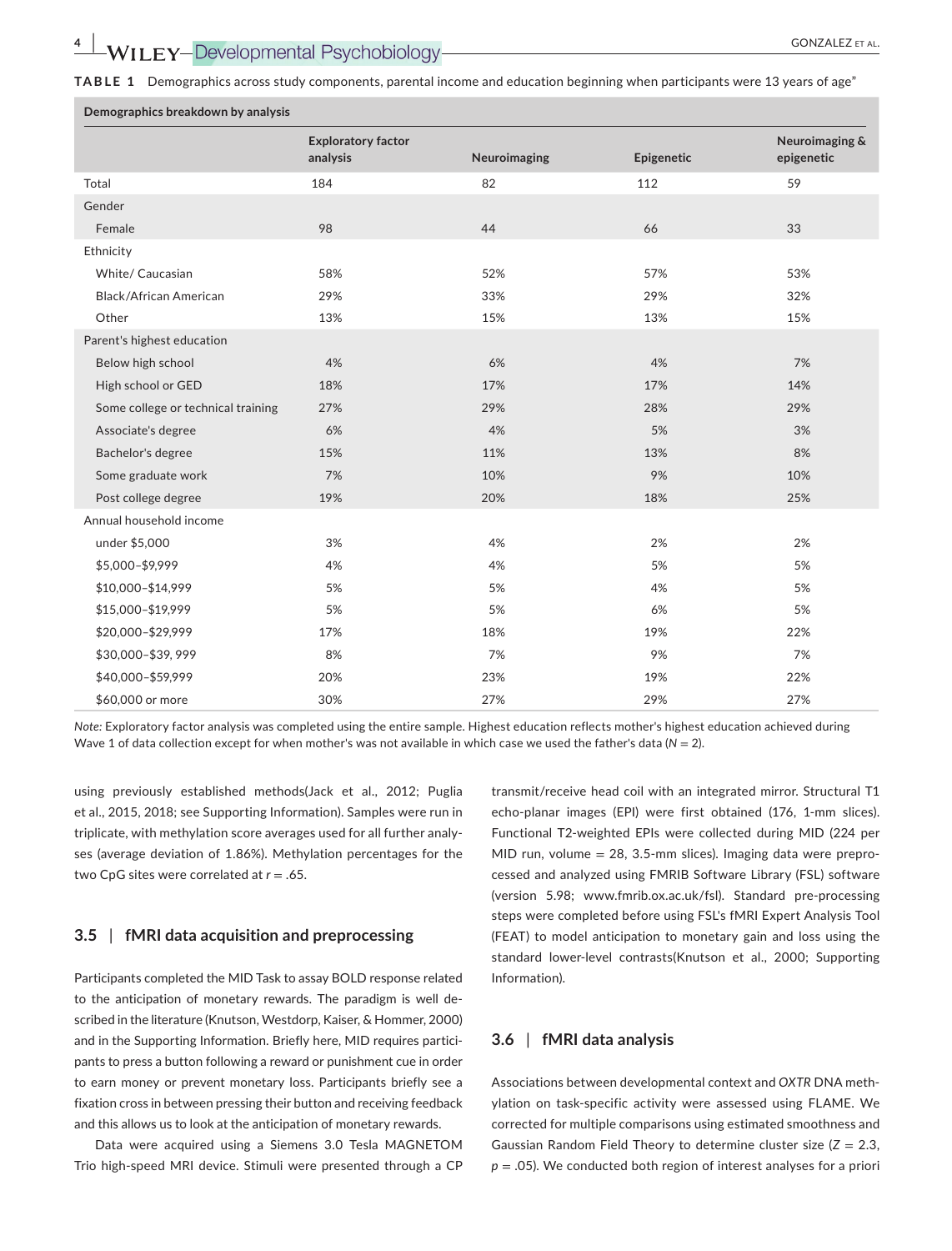**EXECUTE ET AL.** *CONZALEZ ET AL. BOOD ALLEY CONZALEZ ET AL.* **5Developmental Psychobiology-WILEY** 

brain regions (NAcc, caudate, and OFC) and exploratory whole-brain analyses. Binarized region of interest (ROI) masks were created based on the Harvard-Oxford Subcortical Atlas probability map.

## **3.6.1** | **Developmental context and adult reward anticipation**

Each latent variable factor identified in the behavioral analysis (see Behavioral Section 3) was centered to the subsample (*N* = 82) and entered together into one general linear model. Negative and positive contrasts were computed to determine correlations between each latent construct and neural response to reward anticipation while statistically adjusting for the other constructs.

## **3.6.2** | **Interaction between** *OXTR* **DNA methylation and developmental context on reward anticipation**

Each latent factor and methylation percentage was Z-transformed on the overlapping sample  $(N = 59)$  and interaction terms computed. In accordance with best practices, mean anticipation reward, a developmental factor, DNA methylation at one CpG site, and the interaction term were entered into the model, but only the interaction was estimated. All models with DNA methylation as a predictor also included self-reported sex as a nuisance variable. Others have found sex-based methylation differences (Puglia et al., 2015), however we did not (see Section 3).

We conducted simple slopes analyses on linear regression models (Preacher, Curran, & Bauer,2006) to understand interaction effects. We extracted the mean *Z*-statistic for the Reward Anticipation > Neutral contrast for each ROI from a model without covariates. Multiple linear models were used to probe the interaction effects between a single latent factor and a single CpG site on mean activation at each ROI. All models were adjusted for self-reported sex. Models were assessed for normality of residuals, linearity, heteroscedasticity, and influence.

## **4** | **RESULTS**

## **4.1** | **Three factor solution for developmental context analysis**

Instead of a Harshness and an Instability latent construct, a threefactor solution emerged. Factors were extracted based on the following rules: (a) factors had to have an Eigenvalue greater than one and (b) each factor had to substantially increase the variance explained. A three-factor solution explained 28% of the data, and subsequent factors did not significantly increase this. The solution was examined using the ordinary least square minimum residuals measure bootstrapped with 1,000 iterations. Model fit was good  $(NMSEA = 0.02, 90\%$  confidence interval = 0.02 to 0.148, Bayesian information criterion =  $-1075.92$ ) though Chi Square testing rejected that three factors were sufficient  $(\chi^2 = 15,804.82, p < 0)$ . Nevertheless, three factors struck the balance between simplicity and completeness. Factors were characterized as Neighborhood Harshness, Family Harshness, and Abuse & Disorder (see Figure 1; Supporting Information; Table 2 for item breakdowns). Factor scores were extracted using the ten Berge algorithm to preserve the correlations between factors (ten Berge, Krijnen, Wansbeek, & Shapiro, 1999).

## **4.2** | **Greater Neighborhood Harshness coincides with increased neural reward sensitivity in a priori ROIs**

Neighborhood Harshness was associated with increased activation in NAcc, caudate, and OFC in response to reward anticipation while controlling for Family Harshness and Abuse and Disorder. Associations between Family Harshness or Abuse and Disorder and reward anticipation at these ROIs were not significant when controlling for the other two factors.

## **4.3** | *OXTR* **DNA methylation does not mediate the association between Neighborhood Harshness and neural reward sensitivity**

Step two of creating a mediation model involved investigating the simple associations between Neighborhood Harshness and *OXTR* DNA methylation. We first determined that DNA methylation did not vary by race (−924: *F*(1,110) = 0.54, *p* = .46; −934: *F*(1,110) = 1.5, *p* = .22) or self-reported sex (−924: *F*(1,110) = 0.13, *p* = .72; −934: *F*(1,110) = 0.0, *p* = .98) in our current sample. We next created a general linear model predicting DNA methylation from Neighborhood Harshness, but this was found to be non-significant (−924: *F*(3:108) = 0.34, *p* = .79; −934: *N* = 112, *F*(3:108) = 0.57, *p* = .63. Without this direct relationship, we could not further pursue a mediation model.

## **4.4** | *OXTR* **DNA methylation blunts the association between Neighborhood Harshness and neural reward sensitivity**

There was a two-way interaction in caudate, and OFC between Neighborhood Harshness and methylation at CpG site −924 (Table 3; Figure 2a). Interactions between Neighborhood Harshness and CpG site −934 reached significance in caudate (Table 3; Figure 2b) and trended in NAcc, but not OFC. Simple slopes analysis (Figure 3) indicated that *OXTR* methylation appears to blunt the effect of adolescent Neighborhood Harshness in caudate. However, higher methylation at CpG −924 was associated with increased OFC activation to reward anticipation, but only with low Neighborhood Harshness (Figure 4).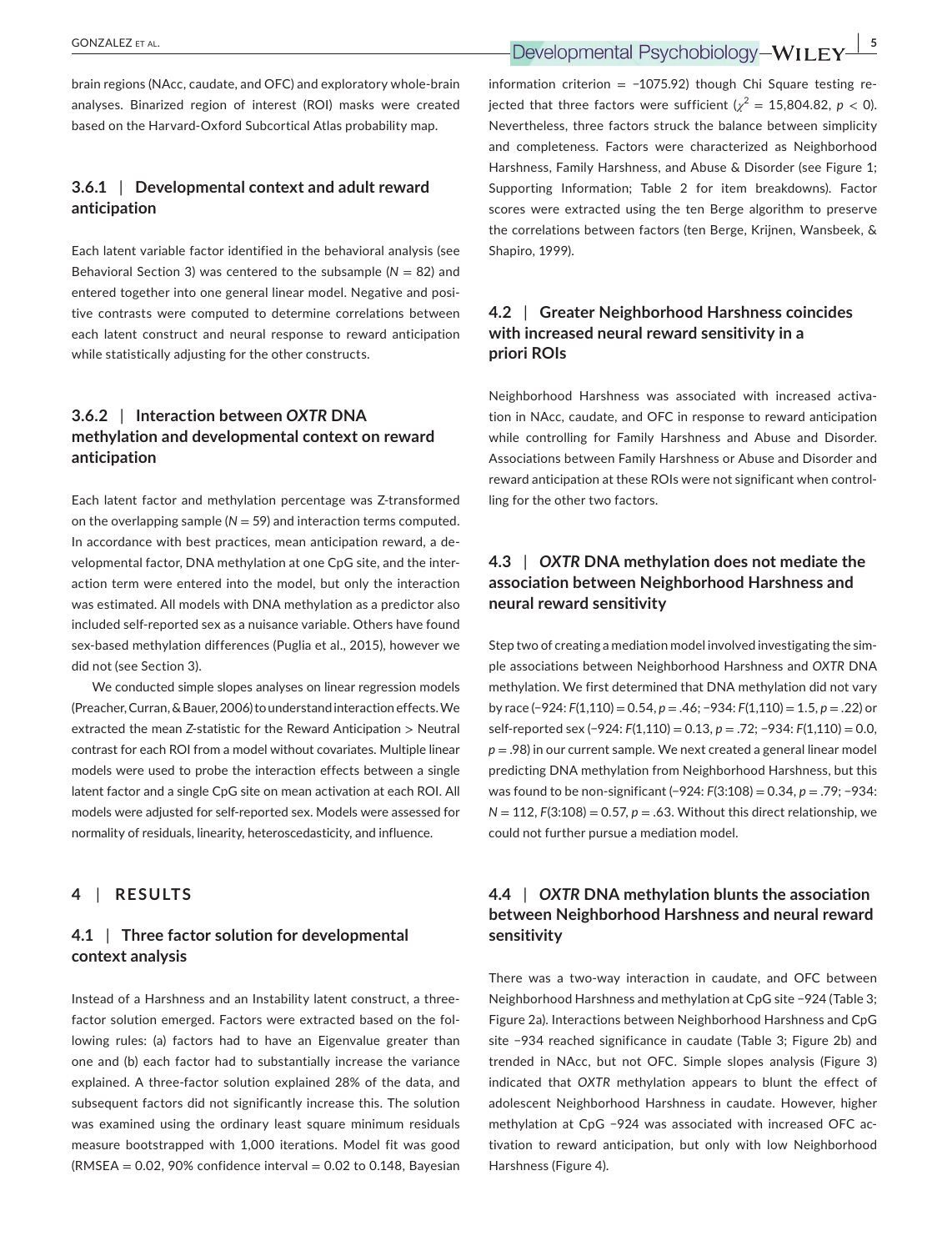**6 |**  GONZALEZ et al.



**FIGURE 1** Three-factors that represent developmental context: Neighborhood Harshness, Family Harshness, Abuse and Neglect. Curved arrows indicate correlations between factors and the correlation coefficients are shown below each line. The boxes under each latent factor indicate a short description of the three most strongly loaded items for that factor

|                                 | Local maxima         |                  |        |                |             |              |  |  |
|---------------------------------|----------------------|------------------|--------|----------------|-------------|--------------|--|--|
|                                 | Max Z<br><b>Stat</b> | $\boldsymbol{X}$ | Y      | Z              | $\mathbf k$ | p            |  |  |
| ROI analysis: Nucleus accumbens |                      |                  |        |                |             |              |  |  |
| Right                           | 3.82                 | 14               | 22     | $-2$           | 140         | .00677       |  |  |
| Left                            | 3.14                 | $-10$            | 20     | $\overline{2}$ | 55          | .0466        |  |  |
| ROI analysis: Caudate           |                      |                  |        |                |             |              |  |  |
| Right                           | 3.82                 | 14               | 22     | $-2$           | 357         | .000699      |  |  |
| Left                            | 3.3                  | 12               | $-4$   | 18             | 155         | .0197        |  |  |
| Whole-brain analysis            |                      |                  |        |                |             |              |  |  |
| Brain region                    |                      |                  |        |                |             |              |  |  |
| Right caudate                   | 3.82                 | 14               | 22     | $-2$           | 1,021       | $1.24E - 05$ |  |  |
| Right parietal<br>operculum     | 3.66                 | 30               | $-28$  | 24             | 656         | .000702      |  |  |
| Left occipital pole             | 3.84                 | $-22$            | $-104$ | $\overline{2}$ | 493         | .0054        |  |  |
| Left temporal<br>gyrus          | 4.24                 | $-48$            | $-44$  | $-6$           | 450         | .00956       |  |  |
| Right occipital<br>pole         | 3.72                 | 24               | $-92$  | 10             | 377         | .0263        |  |  |

**TABLE 2** Local maxima for  $R$ eward  $>$  Neutral  $\times$  Developmental Context Analyses. Tables shows clusters significantly related to Neighborhood Harshness. For whole-brain analyses, brain regions are approximate and based on Harvard-Oxford Cortical and Subcortical Atlases

We did not find interaction effects between *OXTR* DNA methylation and either the Family Harshness or Abuse and Disorder constructs on neural activation at our a priori ROIs. However, whole-brain exploratory analysis across all three developmental factor-types revealed interaction effects with both CpG sites in regions of the default mode network (Supporting Information Figures S5 and S7).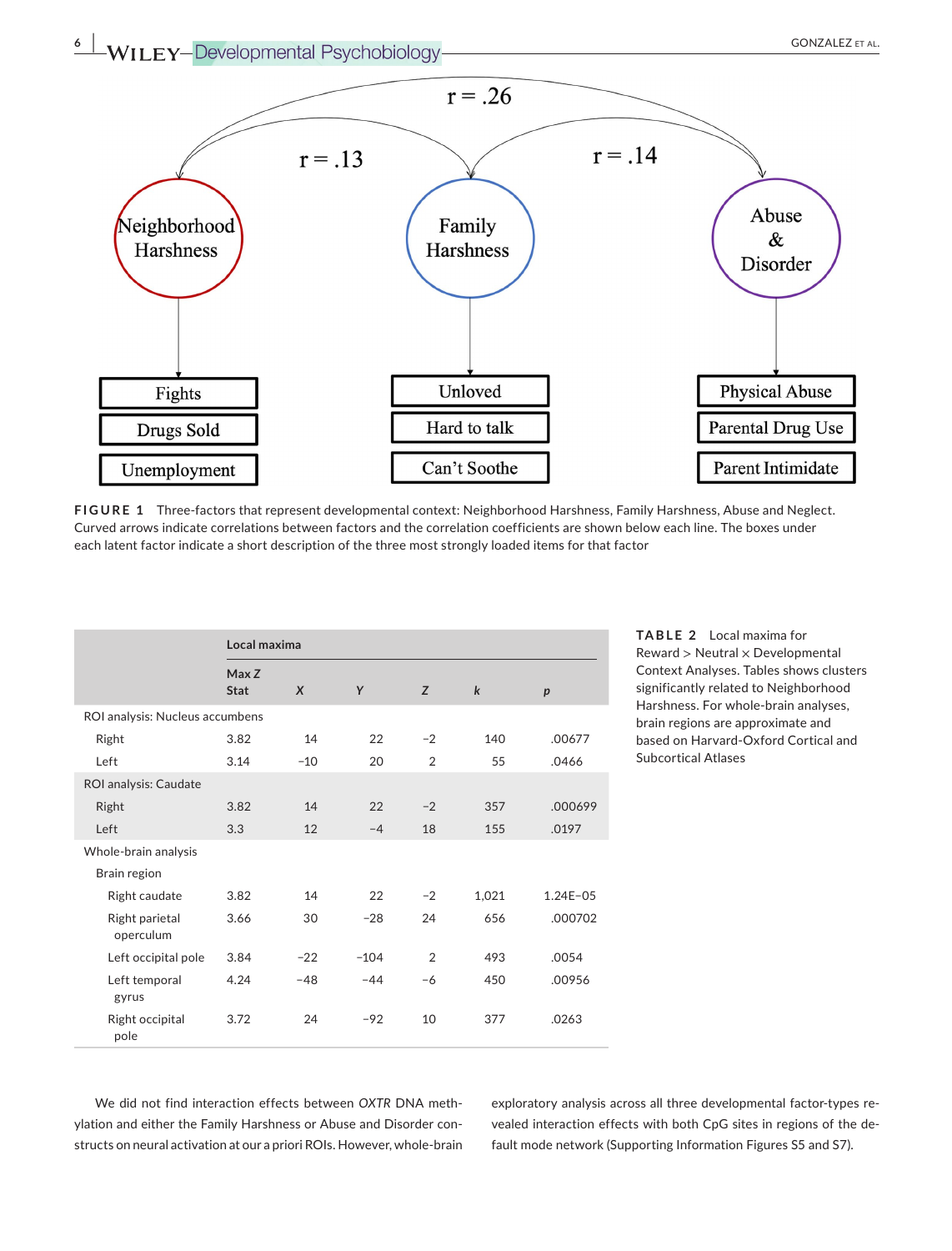**TABLE 3** Results of regions of interest analyses modeling Reward > Neutral × Neighborhood Harshness × *OXTR* methylation. Local maxima reflect voxels in a priori regions maximally associated with the interaction of Neighborhood Harshness and methylation at either CpG site −924 or −934

|                        |                      | Local maxima     |    |      |             |        |  |
|------------------------|----------------------|------------------|----|------|-------------|--------|--|
|                        | Max Z<br><b>Stat</b> | $\boldsymbol{X}$ | Y  | Z    | $\mathbf k$ | p      |  |
| CpG 924                |                      |                  |    |      |             |        |  |
| Caudate                |                      |                  |    |      |             |        |  |
| Right                  | 3.64                 | 12               | 16 | 8    | 137         | .0247  |  |
| Left                   | 3.3                  | $-14$            | 18 | $-2$ | 119         | .0362  |  |
| Orbital frontal cortex |                      |                  |    |      |             |        |  |
| Left                   | 3.08                 | $-48$            | 22 | $-2$ | 155         | .0357  |  |
| CpG 934                |                      |                  |    |      |             |        |  |
| Caudate                |                      |                  |    |      |             |        |  |
| Right                  | 3.7                  | 16               | 16 | 6    | 274         | .00191 |  |

## **5** | **DISCUSSION**

Our study tested a translational model derived from the prairie vole model system which links ELS and *OXTR* DNA methylation to adult neural reward systems. Based on ACM, we expected to model developmental context as Harshness and Instability, to associate higher levels of these dimension to increased *OXTR* DNA methylation, and to associate DNA methylation with increased neural activation in putatively reward-related regions of interest. We found partial support for our original hypotheses. Findings suggest that (a) our developmental context was best modeled by proximal and distal measures of ELS, (b) reward and motivational

neural systems calibrated more to neighborhood harshness rather than immediate family dynamics, (c) greater neighborhood harshness coincided with a more reward-sensitive endophenotype and (d) greater *OXTR* DNA methylation in the promoter region was associated with the diminished importance of adolescent neighborhood harshness in the calibration of putative neural reward regions.

## **5.1** | **Neighborhood characteristics as the calibrating developmental environment**

We first established a three latent factor model of adolescent developmental context. These factors—Neighborhood Harshness, Family Harshness, and Abuse and Disorder—included different types and intensities of Harshness, but not Instability. Though research on ELS and psychobiology has grown remarkably, we have little understanding of how different types of adversity may differentially impact the calibration of stress systems (Chen & Paterson, 2006; McLaughlin et al., 2014). We found that the distal Neighborhood Harshness construct, and not the proximal Family Harshness, and Abuse and Disorder constructs, was related to neural response to reward anticipation. Above individual SES, neighborhood SES and neighborhood dynamics influence risk-taking (Furr-Holden, Milam, Reynolds, MacPherson, & Lejuez, 2012). Mortality cues in neighborhoods have been related to life history behaviors such as early sexual debut (Carlson, McNulty, Bellair, & Watts, 2014; Wilson & Daly, 1997). Notably, a recent study found that neighborhood poverty, above individual SES, was associated with decreased activation in striatum during a *response inhibition* task in children and adolescents (Tomlinson et al., 2020). Adding to these previous findings, our data suggest that neighborhood factors, above individual family



**FIGURE 2** Significant results for regions of interest analyses modeling Reward > Neutral × Neighborhood Quality × *OXTR* methylation. (a) Methylation at *OXTR* CpG site −924 moderated the relationships between Neighborhood Harshness and Adult Reward Sensitivity in caudate and left orbital frontal cortex, but not nucleus accumbens. (b) Methylation *OXTR* CpG site −934 moderated the relationship between Neighborhood Harshness and Adult Reward Sensitivity in left caudate, but neither nucleus accumbens nor orbital frontal cortex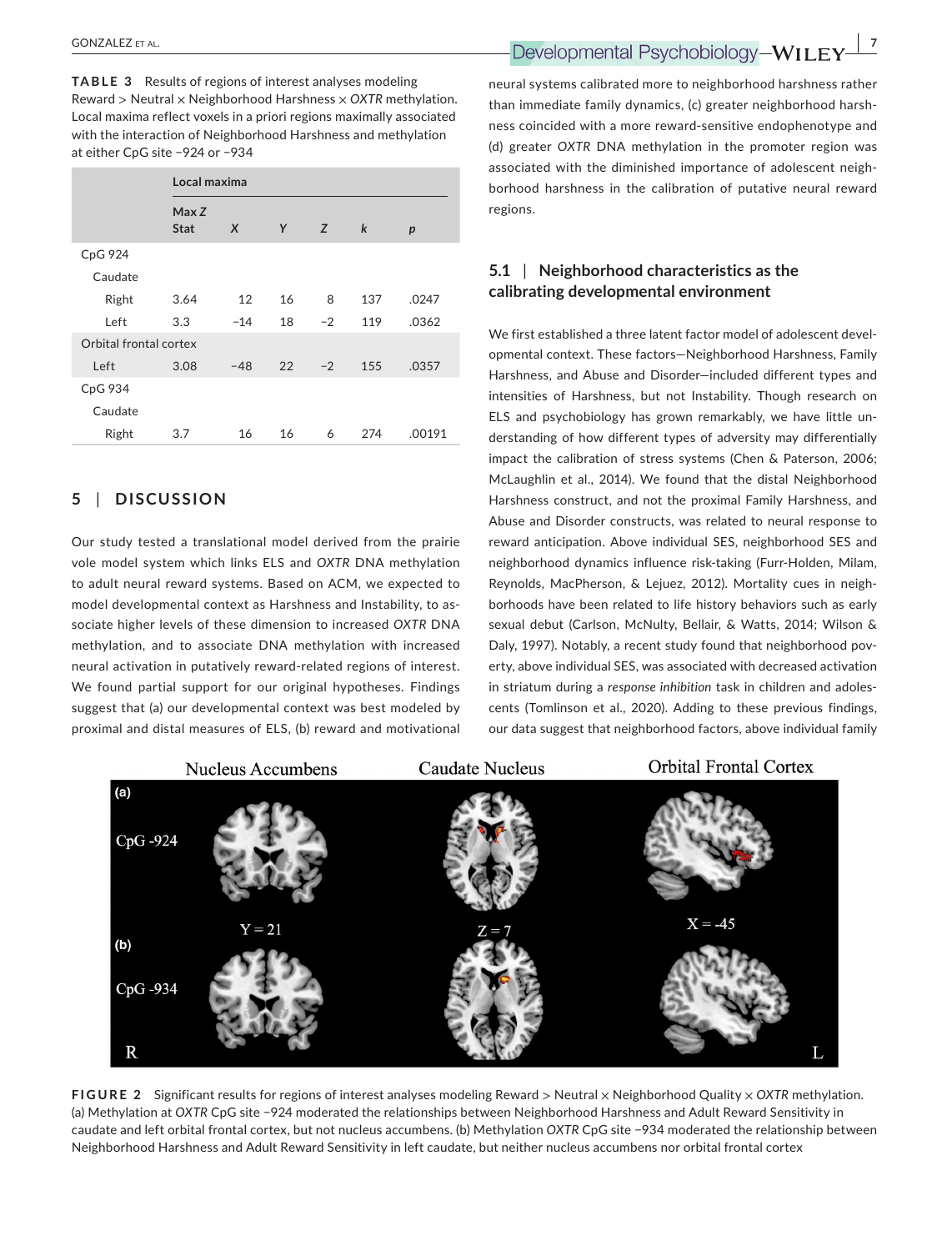**8 |**  GONZALEZ et al.



Neighborhood Harshness

**FIGURE 3** OXTR DNA methylation blunts association between Neighborhood Harshness and reward sensitivity in Caudate. Maximum likelihood estimation of simple slopes for *OXTR* × Neighborhood Harshness interactions on neural activation in caudate for both CpG sites. (a) High methylation (orange line), defined as one standard deviation away from the Z-transformed methylation percentage, blunts the positive association between Neighborhood Harshness and reward activation relative to individuals with mean (black dashed line) or low levels of methylation (1 standard deviation below the mean, blue line). (b) The same association is found in CpG site −934

factors, calibrate neural reward systems towards a more appetitive endophenotype.

## **5.2** | **An epigenetically derived differential susceptibility model**

Greater DNA methylation in CpG sites −924 and −934 blunted the association between Neighborhood Harshness and reward-related activation in caudate. Those with low methylation had strong associations between Neighborhood Harshness and reward sensitivity in the expected life history directions (greater reward sensitivity). However, those with high methylation had no association at all. In other words, our effect looked like an epigenetically derived differential susceptibility model (Belsky & Pluess, 2009), where low methylation instead of a particular genotype rendered participants susceptible to the adolescent context. Importantly, this model would not extend to OFC findings, where we saw a full cross-over effect,



**FIGURE 4**  OXTR DNA Methylation reverses association between Neighborhood Harshness and reward sensitivity in OFC. Maximum likelihood estimation of simple slopes for *OXTR* × Neighborhood Harshness interactions on neural activation in OFC. Individuals with High Methylation at CpG site −924 (orange line) show increased anticipatory activation in OFC if they experienced low Neighborhood Harshness during adolescence. In contrast, those with low levels of methylation (blue line) show low activation in the OFC if they experienced low Neighborhood Harshness, but higher activation if they experienced high Neighborhood Harshness. This indicates an epigenetic by environment interaction on OFC response to the anticipation of

perhaps owing to its regulatory rather than appetitive role in reward and motivational processes (Haber & Knutson, 2009). Future animal studies are particularly poised to disentangle differential effects across neural regions.

Another way to look at the data is to suppose that earlier experiences led to DNA methylation and this in turn led to decreases in adolescent neural plasticity to the immediate context. This sequence would align well with ACM's position that more extreme stressors during earlier and more sensitive periods will lead to physiological systems (in this case, regions of the brain) being less open to iterative input from the environment. In the face of high mortality cues, the need for experiential canalization increases. In such a case, ACM predicts that we would trade plasticity and flexibility in favor of fixed action patterns useful for survival (Ellis, Giudice, et al., 2017; Figueredo et al., 2006). Epigenetic tuning at early stages of development (Krol et al., 2019) and even in utero (Unternaehrer et al., 2016) may then better explain the diminished receptivity to environmental inputs in adolescence.

## **5.2.1** | **Risk or resilience?**

Given the association between ELS and dysregulated motivational systems to poorer mental health outcomes, it is natural to wonder which differential susceptibility pattern might constitute risk or resilience. From an allostatic load perspective, short-term gains could lead to long-term risk factors (McEwen & Gianaros, 2011). The ACM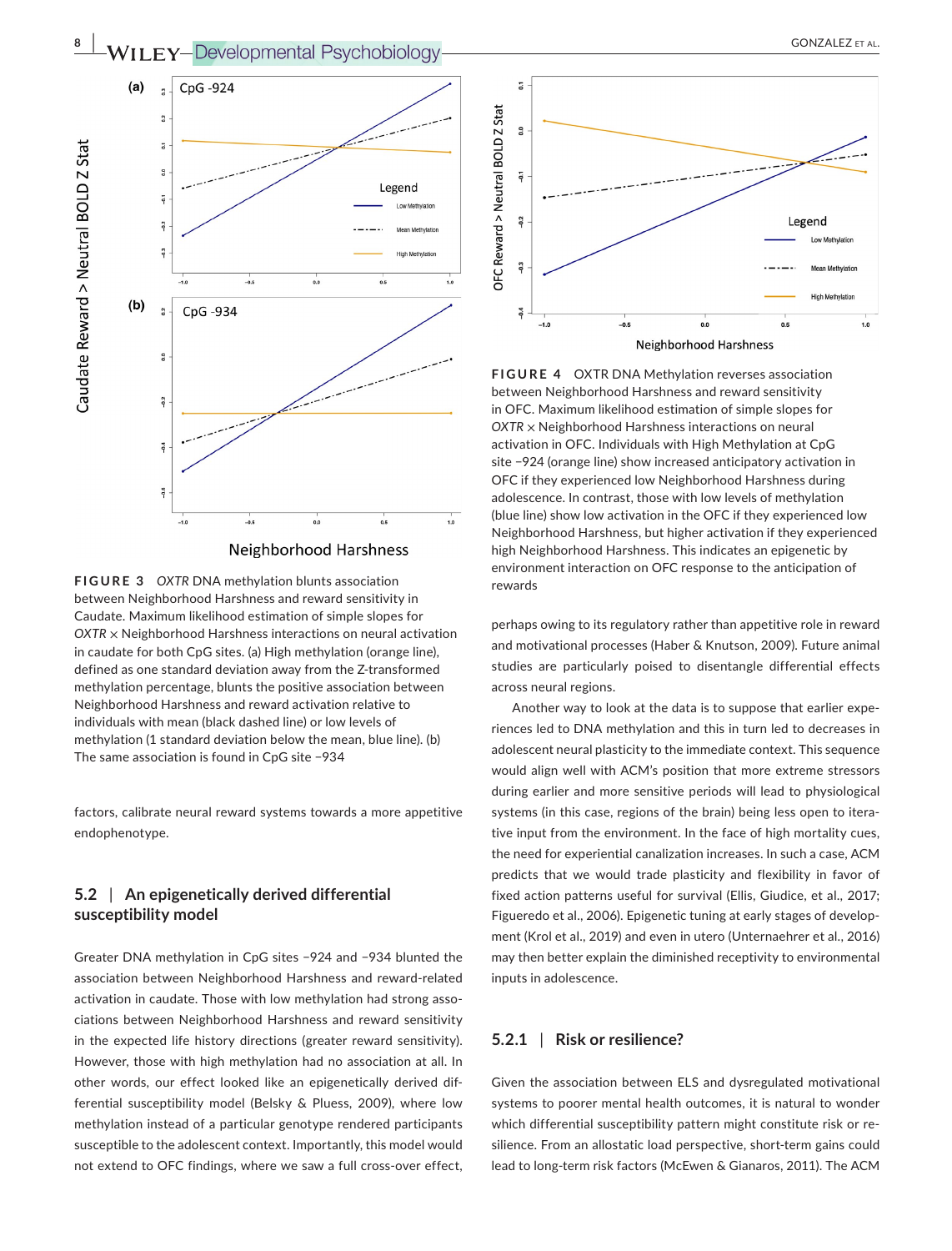perspective, goes further to say that the ability of any physiological calibration to act as a risk or resilience factor is dependent on the match between the phenotype and the environment (Ellis, Bianchi, Bianchi, Griskevicius, & Frankenhuis, 2017). Like in other differential susceptibility models, any mechanistic effects are contextually bound. In other words, there is nothing inherently pathophysiological about having more or less neural plasticity, methylation, or neural reward sensitivity.

However, there are still clinical implications. If the model is true, adolescents with low *OXTR* methylation will have neural reward systems susceptible to *the influence of their environments*. Accordingly, interventions will be maximally effective for individuals with emerging mental health issues related to reward endophenotypes. It *also* means that highly methylated and mentally healthy adolescents may be resilient to aspects of the adolescent context that might otherwise compromise their more susceptible peers. Effects are contextually bound. These are conjectures, but they do imagine exciting new opportunities from which to maximize clinical outcomes based on molecular profiles, as others have called for (Bakermans-Kranenburg & van Ijzedoorn, 2014).

#### **5.2.2** | **Limitations and future directions**

While results of these analyses are bolstered by the mechanistic and functional animal data, our conclusions are still preliminary and necessitate replication and expansion through future studies. A clear limitation of our study is the limited number of people with complete developmental, neuroimaging, and epigenetic data (*N* = 59). Recent multisite longitudinal data collection efforts may shed light on some of the developmental sequalae suggested here (Casey et al., 2018), but targeted data collection is also warranted. Future data collection should focus on translating animal models as these provide the best mechanistic support. Importantly, our analysis failed to show a significant association between *OXTR* DNA methylation and any of our latent factors of developmental context despite others having found increased DNA methylation with experiences of childhood abuse (Smearman et al., 2016). Because DNA methylation occurs in utero and can change with very early life experience (Krol et al., 2019; Perkeybile et al., 2018; Unternaehrer et al., 2016), obtaining measures of DNA methylation at birth and through development along with developmental context may be necessary. Elucidating how different aspects of the developmental environment tune oxytocinergic and motivational systems can bring us closer to mechanisms of normative development and contextually bound understandings on putative endophenotypes of psychopathology.

#### **ACKNOWLEDGEMENTS**

This work was supported by a grant from the National Institute of Mental Health (R01MH080725) awarded to James A. Coan, grants from the National Institute of Child Health and Human Development and the National Institute of Mental Health (9R01

HD058305-11A1 & R01-MH58066) awarded to Joseph P. Allen. Special thanks to Meghan Puglia who provided consultation and an extra set of eyes.

#### **CONFLICT OF INTEREST**

The authors, Marlen Z. Gonzalez, Kelly L. Wroblewski, James A. Coan, Joseph P. Allen, and Jessica J. Connelly, declare no biomedical financial interests or potential conflicts of interest.

#### **DATA AVAILABILITY STATEMENT**

The data used to generate these analyses are available from the authors upon reasonable request.

#### **ORCID**

*Marlen Z. Gonzalez* <https://orcid.org/0000-0002-1290-4483>

#### **REFERENCES**

- Bakermans-Kranenburg, M. J., & van Ijzedoorn, M. H. (2014). The hidden efficacy of interventions: Gene × environment experiments from a differential susceptibility perspective. *Annual Review of Psychology*, 1–29. [https://doi.org/10.1146/annurev-psych-01081](https://doi.org/10.1146/annurev-psych-010814-015407) [4-015407](https://doi.org/10.1146/annurev-psych-010814-015407)
- Belsky, J., & Pluess, M. (2009). Beyond diathesis stress: Differential susceptibility to environmental influences. *Psychological Bulletin*, *135*(6), 885–908. <https://doi.org/10.1037/a0017376>
- Belsky, J., Steinberg, L., & Draper, P. (1991). Childhood experience, interpersonal development, and reproductive strategy: And evolutionary theory of socialization. *Child Development*, *62*(4), 647–670. [https://](https://doi.org/10.1111/1467-8624.ep9109162242) [doi.org/10.1111/1467-8624.ep9109162242](https://doi.org/10.1111/1467-8624.ep9109162242)
- Carlson, D. L., McNulty, T. L., Bellair, P. E., & Watts, S. (2014). Neighborhoods and racial/ethnic disparities in adolescent sexual risk behavior. *Journal of Youth and Adolescence*, *43*(9), 1536–1549. <https://doi.org/10.1007/s10964-013-0052-0>
- Carter, C. S. (2003). Developmental consequences of oxytocin. *Physiology and Behavior*, *79*(3), 383–397. [https://doi.org/10.1016/](https://doi.org/10.1016/S0031-9384(03)00151-3) [S0031-9384\(03\)00151-3](https://doi.org/10.1016/S0031-9384(03)00151-3)
- Casey, B. J., Cannonier, T., Conley, M. I., Cohen, A. O., Barch, D. M., Heitzeg, M. M., … Dale, A. M. (2018). Developmental cognitive neuroscience the adolescent brain cognitive development (ABCD) study: Imaging acquisition across 21 sites. *Developmental Cognitive Neuroscience*, *32*(January), 43–54. [https://doi.org/10.1016/j.](https://doi.org/10.1016/j.dcn.2018.03.001) [dcn.2018.03.001](https://doi.org/10.1016/j.dcn.2018.03.001)
- Cavanagh, J., Krishnadas, R., Batty, G. D., Burns, H., Deans, K. A., Ford, I., … McLean, J. (2013). Socioeconomic status and the cerebellar grey matter volume. Data from a well-characterised population sample. *The Cerebellum*, *12*(6), 882–891. [https://doi.org/10.1007/s1231](https://doi.org/10.1007/s12311-013-0497-4) [1-013-0497-4](https://doi.org/10.1007/s12311-013-0497-4)
- Chen, E., & Paterson, L. Q. (2006). Neighborhood, family, and subjective socioeconomic status: How do they relate to adolescent health? *Health Psychology: Official Journal of the Division of Health Psychology, American Psychological Association*, *25*(6), 704–714. [https://doi.](https://doi.org/10.1037/0278-6133.25.6.704) [org/10.1037/0278-6133.25.6.704](https://doi.org/10.1037/0278-6133.25.6.704)
- Ellis, B. J., Bianchi, J. M., Griskevicius, V., & Frankenhuis, W. E. (2017). Beyond risk and protective factors: An adaptation-based approach to resilience. *Perspectives on Psychological Science*, *12*(4), 561–587. <https://doi.org/10.1177/1745691617693054>
- Ellis, B. J., Figueredo, A. J., Brumbach, B. H., & Schlomer, G. L. (2009a). Fundamental dimensions of environmental risk: The impact of harsh versus unpredictable environments on the evolution and development of life history strategies. *Human Nature*, *20*(2), 204–268. <https://doi.org/10.1007/s12110-009-9063-7>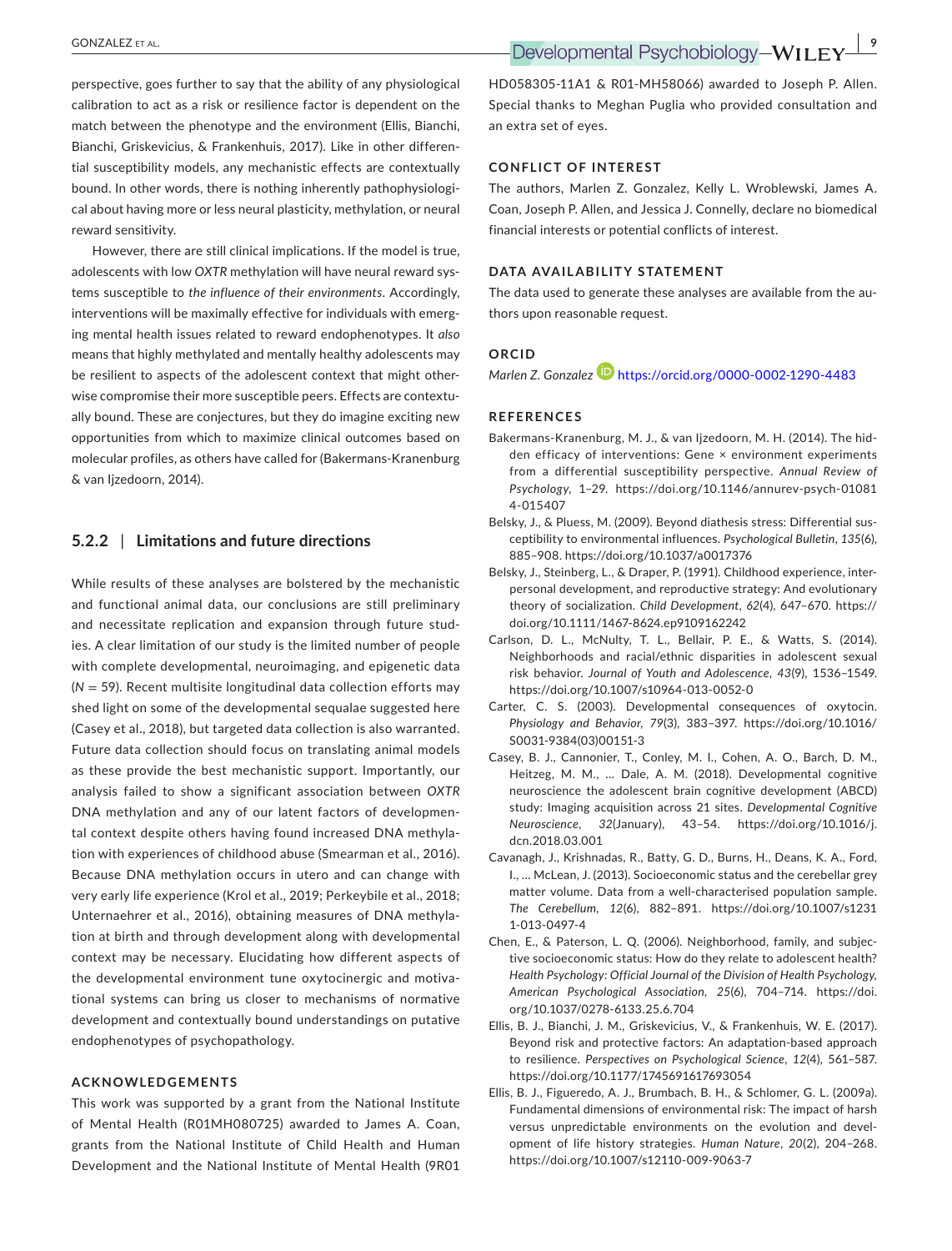- Ellis, B. J., Figueredo, A. J., Brumbach, B. H., & Schlomer, G. L. (2009b). Fundamental dimensions of environmental risk. *Human Nature*, *20*(2), 204–268. <https://doi.org/10.1007/s12110-009-9063-7>
- Ellis, B. J., Giudice, M. D., & Shirtcliff, E. A. (2017). The adaptive calibration model of stress responsitivity. *Child and Adolescent Psychopathology*, *29*(3), 237–276.
- Fareri, D. S., & Tottenham, N. (2016). Effects of early life stress on amygdala and striatal development. *Developmental Cognitive Neuroscience*, *19*, 233–247. <https://doi.org/10.1016/j.dcn.2016.04.005>
- Feldman, R., Monakhov, M., Pratt, M., & Ebstein, R. P. (2016). Oxytocin pathway genes: Evolutionary ancient system impacting on human affiliation, sociality, and psychopathology. *Biological Psychiatry*, *79*(3), 174–184. <https://doi.org/10.1016/j.biopsych.2015.08.008>
- Figueredo, A., Vasquez, G., Brumbach, B., Schneider, S., Sefcek, J., Tal, I., … Jacobs, W. (2006). Consilience and life history theory: From genes to brain to reproductive strategy. *Developmental Review*, *26*(2), 243– 275.<https://doi.org/10.1016/j.dr.2006.02.002>
- Furr-Holden, C. D. M., Milam, A. J., Reynolds, E. K., MacPherson, L., & Lejuez, C. W. (2012). Disordered neighborhood environments and risk-taking propensity in late childhood through adolescence. *Journal of Adolescent Health*, *50*(1), 100–102. [https://doi.org/10.1016/j.jadoh](https://doi.org/10.1016/j.jadohealth.2011.04.008) [ealth.2011.04.008](https://doi.org/10.1016/j.jadohealth.2011.04.008)
- Gavish, L., Carter, C. S., & Getz, L. L. (1981). Further evidences for monogamy in the prairie vole. *Animal Behaviour*, *29*(3), 955–957. [https://](https://doi.org/10.1016/S0003-3472(81)80035-8) [doi.org/10.1016/S0003-3472\(81\)80035-8](https://doi.org/10.1016/S0003-3472(81)80035-8)
- Getz, L. L., Carter, C. S., & Gavish, L. (1981). The mating system of the prairie vole, *Microtus ochrogaster*: Field and laboratory evidence for pair-bonding. *Behavioral Ecology and Sociobiology*, *8*(3), 189–194. <https://doi.org/10.1007/BF00299829>
- Gimpl, G., Fahrenholz, F., & Gene, C. (2001). The oxytocin receptor system: Structure, function, and regulation. *Physiological Reviews*, *81*(2), 629–683.
- Gonzalez, M. Z., Allen, J. P., & Coan, J. A. (2016). Lower neighborhood quality in adolescence predicts higher mesolimbic sensitivity to reward anticipation in adulthood. *Developmental Cognitive Neuroscience*, *22*, 48–57. [https://doi.org/10.1016/j.](https://doi.org/10.1016/j.dcn.2016.10.003) [dcn.2016.10.003](https://doi.org/10.1016/j.dcn.2016.10.003)
- Gonzalez, M. Z., Puglia, M. H., Morris, J. P., & Connelly, J. J. (2017). Oxytocin receptor genotype and low economic privilege reverses ventral striatum-social anxiety association. *Social Neuroscience*, *14*(1), 67–79.<https://doi.org/10.1080/17470919.2017.1403954>
- Gouin, J. P., Zhou, Q. Q., Booij, L., Boivin, M., Côté, S. M., Hébert, M., … Vitaro, F. (2017). Associations among oxytocin receptor gene (OXTR) DNA methylation in adulthood, exposure to early life adversity, and childhood trajectories of anxiousness. *Scientific Reports*, *7*(1), 1–14. <https://doi.org/10.1038/s41598-017-07950-x>
- Haber, S. N., & Knutson, B. (2009). The reward circuit: Linking primate anatomy and human imaging. *Neuropsychopharmacology: Official Publication of the American College of Neuropsychopharmacology*, *35*(1), 1–23.<https://doi.org/10.1038/npp.2009.129>
- Hanson, J. L., Hariri, A. R., & Williamson, D. E. (2015). Blunted ventral striatum development in adolescence reflects emotional neglect and predicts depressive symptoms. *Biological Psychiatry*, *78*(9), 598–605. <https://doi.org/10.1016/j.biopsych.2015.05.010>
- Heim, C., Young, L. J., Newport, D. J., Mletzko, T., Miller, A. H., & Nemeroff, C. B. (2009). Lower CSF oxytocin concentrations in women with a history of childhood abuse. *Molecular Psychiatry*, *14*(10), 954–958. <https://doi.org/10.1038/mp.2008.112>
- Jack, A., Connelly, J. J., & Morris, J. P. (2012). DNA methylation of the oxytocin receptor gene predicts neural response to ambiguous social stimuli. *Frontiers in Human Neuroscience*, *6*(October), 280. [https://doi.](https://doi.org/10.3389/fnhum.2012.00280) [org/10.3389/fnhum.2012.00280](https://doi.org/10.3389/fnhum.2012.00280)
- Josse, J., & Husson, F. (2016). missMDA: A package for handling missing values in multivariate data analysis. *Journal of Statistical Software*, *70*. <https://doi.org/10.18637/jss.v70.i01>
- Knutson, B., Westdorp, A., Kaiser, E., & Hommer, D. (2000). FMRI visualization of brain activity during a monetary incentive delay task. *NeuroImage*, *12*(1), 20–27. <https://doi.org/10.1006/nimg.2000.0593>
- Krol, K. M., Puglia, M. H., Morris, J. P., Connelly, J. J., & Grossmann, T. (2019). Epigenetic modification of the oxytocin receptor gene is associated with emotion processing in the infant brain. *Developmental Cognitive Neuroscience*, *37*(August 2018), 100648. [https://doi.](https://doi.org/10.1016/j.dcn.2019.100648) [org/10.1016/j.dcn.2019.100648](https://doi.org/10.1016/j.dcn.2019.100648)
- Kusui, C., Kimura, T., Ogita, K., Nakamura, H., Matsumura, Y., Koyama, M., … Murata, Y. (2001). DNA methylation of the human oxytocin receptor gene promoter regulates tissue-specific gene suppression. *Biochemical and Biophysical Research Communications*, *289*(3), 681– 686. <https://doi.org/10.1006/bbrc.2001.6024>
- Lancaster, K., Morris, J. P., & Connelly, J. J. (2018). Neuroimaging epigenetics: Challenges and recommendations for best practices. *Neuroscience*, *370*, 88–100. [https://doi.org/10.1016/j.neuroscien](https://doi.org/10.1016/j.neuroscience.2017.08.004) [ce.2017.08.004](https://doi.org/10.1016/j.neuroscience.2017.08.004)
- Liu, X., Hairston, J., Schrier, M., & Fan, J. (2011). Common and distinct networks underlying reward valence and processing stages: A meta-analysis of functional neuroimaging studies. *Neuroscience and Biobehavioral Reviews*, *35*(5), 1219–1236. [https://doi.org/10.1016/j.](https://doi.org/10.1016/j.neubiorev.2010.12.012) [neubiorev.2010.12.012](https://doi.org/10.1016/j.neubiorev.2010.12.012)
- Liu, Y., & Wang, Z. X. (2003). Nucleus accumbens oxytocin and dopamine interact to regulate pair bond formation in female prairie voles. *Neuroscience*, *121*(3), 537–544. [https://doi.org/10.1016/S0306](https://doi.org/10.1016/S0306-4522(03)00555-4) [-4522\(03\)00555-4](https://doi.org/10.1016/S0306-4522(03)00555-4)
- Lokk, K., Modhukur, V., Rajashekar, B., Märtens, K., Mägi, R., Kolde, R., … Tõnisson, N. (2014). DNA methylome profiling of human tissues identifies global and tissue-specific methylation patterns. *Genome Biology*, *15*(4),<https://doi.org/10.1186/gb-2014-15-4-r54>
- Love, T. M. (2014). Oxytocin, motivation and the role of dopamine. *Pharmacology Biochemistry and Behavior*, *119*, 49–60. [https://doi.](https://doi.org/10.1016/j.pbb.2013.06.011) [org/10.1016/j.pbb.2013.06.011](https://doi.org/10.1016/j.pbb.2013.06.011)
- Luking, K. R., Pagliaccio, D., Luby, J. L., & Barch, D. M. (2016). Reward processing and risk for depression across development. *Trends in Cognitive Sciences*, *20*(6), 456–468. [https://doi.org/10.1016/j.](https://doi.org/10.1016/j.tics.2016.04.002) [tics.2016.04.002](https://doi.org/10.1016/j.tics.2016.04.002)
- Ly, M., Haynes, M. R., Barter, J. W., Weinberger, D. R., & Zink, C. F. (2011). Subjective socioeconomic status predicts human ventral striatal responses to social status information. *Current Biology*, *21*(9), 794–797. <https://doi.org/10.1016/j.cub.2011.03.050>
- McEwen, B. S., & Gianaros, P. J. (2011). Stress- and allostasis-induced brain plasticity. *Annual Review of Medicine*, *62*, 431–445. [https://doi.](https://doi.org/10.1146/annurev-med-052209-100430) [org/10.1146/annurev-med-052209-100430](https://doi.org/10.1146/annurev-med-052209-100430)
- McLaughlin, K. A., Sheridan, M. A., & Lambert, H. K. (2014). Childhood adversity and neural development: Deprivation and threat as distinct dimensions of early experience. *Neuroscience and Biobehavioral Reviews*, *47*, 578–591. [https://doi.org/10.1016/j.neubi](https://doi.org/10.1016/j.neubiorev.2014.10.012) [orev.2014.10.012](https://doi.org/10.1016/j.neubiorev.2014.10.012)
- Melis, M. R., Melis, T., Cocco, C., Succu, S., Sanna, F., Pillolla, G., … Argiolas, A. (2007). Oxytocin injected into the ventral tegmental area induces penile erection and increases extracellular dopamine in the nucleus accumbens and paraventricular nucleus of the hypothalamus of male rats. *European Journal of Neuroscience*, *26*(4), 1026–1035. [https://doi.](https://doi.org/10.1111/j.1460-9568.2007.05721.x) [org/10.1111/j.1460-9568.2007.05721.x](https://doi.org/10.1111/j.1460-9568.2007.05721.x)
- Michaelson, L., de la Vega, A., Chatham, C. H., & Munakata, Y. (2013). Delaying gratification depends on social trust. *Frontiers in Psychology*, *4*(June), 355.<https://doi.org/10.3389/fpsyg.2013.00355>
- Miller, G. E., Chen, E., & Parker, K. J. (2011). Psychological stress in childhood and susceptibility to the chronic diseases of aging: Moving toward a model of behavioral and biological mechanisms. *Psychological Bulletin*, *137*(6), 959–997. [https://doi.org/10.1037/](https://doi.org/10.1037/a0024768) [a0024768](https://doi.org/10.1037/a0024768)
- Opacka-Juffry, J., & Mohiyeddini, C. (2012). Experience of stress in childhood negatively correlates with plasma oxytocin concentration